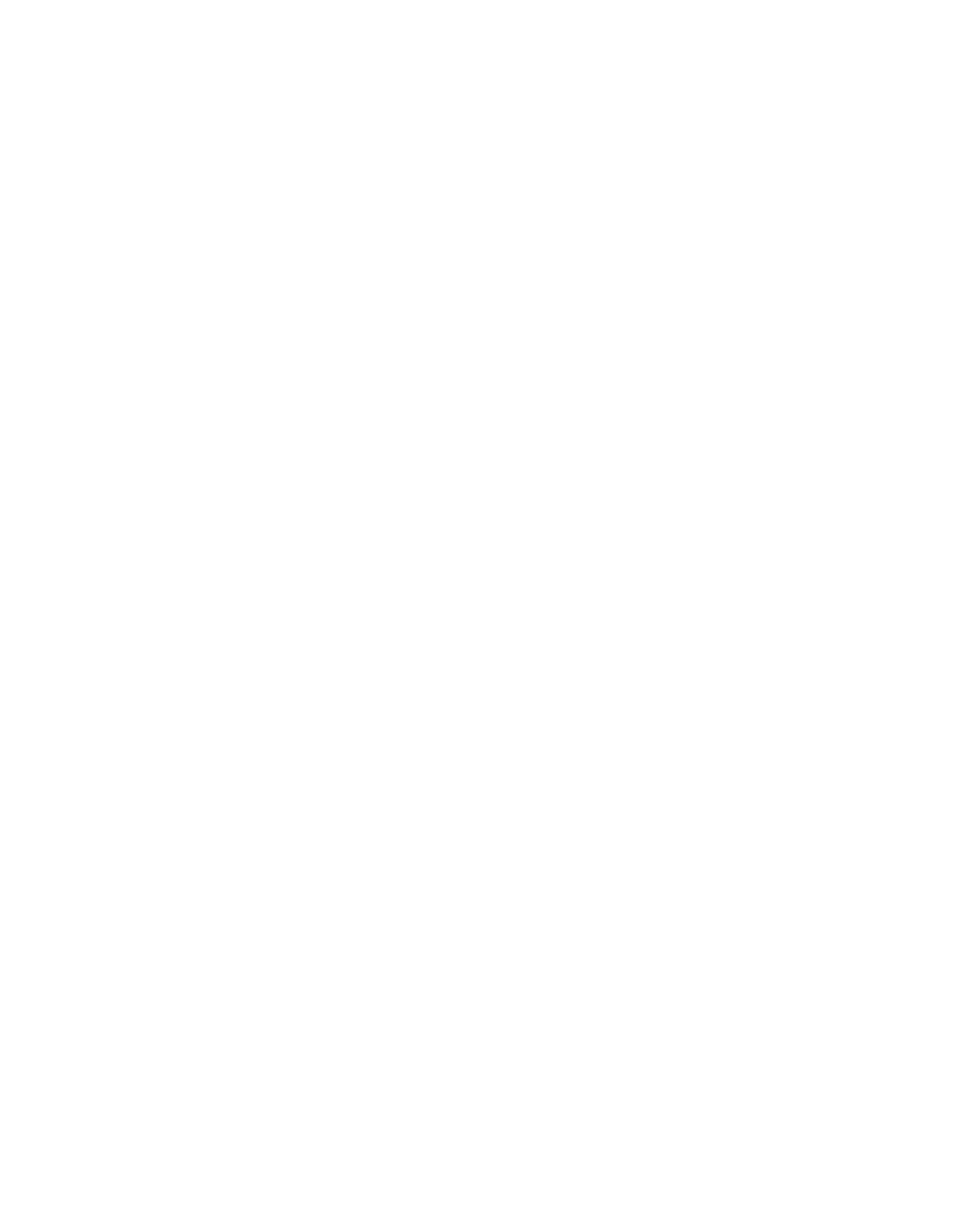## **HIGH DESERT CORRIDOR JOINT POWERS AUTHORITY BOARD OF DIRECTORS MEETING Wednesday, June 27, 2018**

**2:30 p.m.**

#### **San Bernardino County Government Center 385 North Arrowhead Ave, Magda Lawson Room - Fifth Floor San Bernardino, CA 92415**

The Board of Directors participated via teleconference from the following locations:

| Robert Lovingood, Chairman    | Lake Arrowhead Resort, Stars Conference Room, 27984 CA-189,<br>Lake Arrowhead CA 92352                               |
|-------------------------------|----------------------------------------------------------------------------------------------------------------------|
| Kathryn Barger, Vice Chair    | Sanitation District of Los Angeles County, Conference Room A,<br>Floor 1, 1955 Workman Mill Road, Whittier, CA 90601 |
| Dave Perry, Director          | Sanitation District of Los Angeles County, Conference Room A,<br>Floor 1, 1955 Workman Mill Road, Whittier, CA 90601 |
| <b>Richard Kerr, Director</b> | 10679 Melody Place, Adelanto, CA 92301                                                                               |
| Scott Nassif, Director        | Lake Arrowhead Resort, Stars Conference Room, 27984 CA-189,<br>Lake Arrowhead CA 92352                               |

|                | <b>Directors Present</b>          | Robert A. Lovingood, Supervisor, San Bernardino County First<br>District (Chairman); |
|----------------|-----------------------------------|--------------------------------------------------------------------------------------|
|                |                                   | Kathryn Barger, City of Los Angeles Fifth District (Vice Chairman);                  |
|                |                                   |                                                                                      |
|                |                                   | Richard Kerr, City of Adelanto;                                                      |
|                |                                   | Fred S. "Scott" Nassif, Town of Apple Valley;                                        |
|                |                                   | Dave Perry, Deputy to Supervisor Kathryn Barger, Los Angeles                         |
|                | <b>Alternates Present</b>         | <b>County Supervisor</b>                                                             |
|                |                                   | Steve Hofbauer, City of Palmdale                                                     |
|                | <b>Directors Absent</b>           | Raj Malhi, City of Lancaster;                                                        |
|                |                                   | Jim Kennedy, City of Victorville;                                                    |
|                |                                   | Curt Emick, Town of Apple Valley;                                                    |
|                |                                   | James Ledford, City of Palmdale                                                      |
|                |                                   |                                                                                      |
| 1 <sub>1</sub> | <b>Call to Order</b>              | Chairman Robert Lovingood called the meeting to order at 2:30                        |
|                |                                   | p.m.                                                                                 |
|                |                                   |                                                                                      |
| 2.             | <b>Board Member Announcements</b> | Robert<br>Lovingood<br>called<br>Member<br>Chairman<br>for<br><b>Board</b>           |
|                |                                   | Announcements.                                                                       |
|                |                                   |                                                                                      |
|                |                                   | There were no comments.                                                              |
|                |                                   |                                                                                      |
| 3.             | Correspondence                    | Chairman Robert Lovingood inquired of the Secretary if there was                     |
|                |                                   | Board correspondence.                                                                |
|                |                                   |                                                                                      |
|                |                                   | Josh Candelaria and Secretary Monell stated there was no general                     |
|                |                                   | correspondence in the agenda packet for consideration today.                         |
|                |                                   |                                                                                      |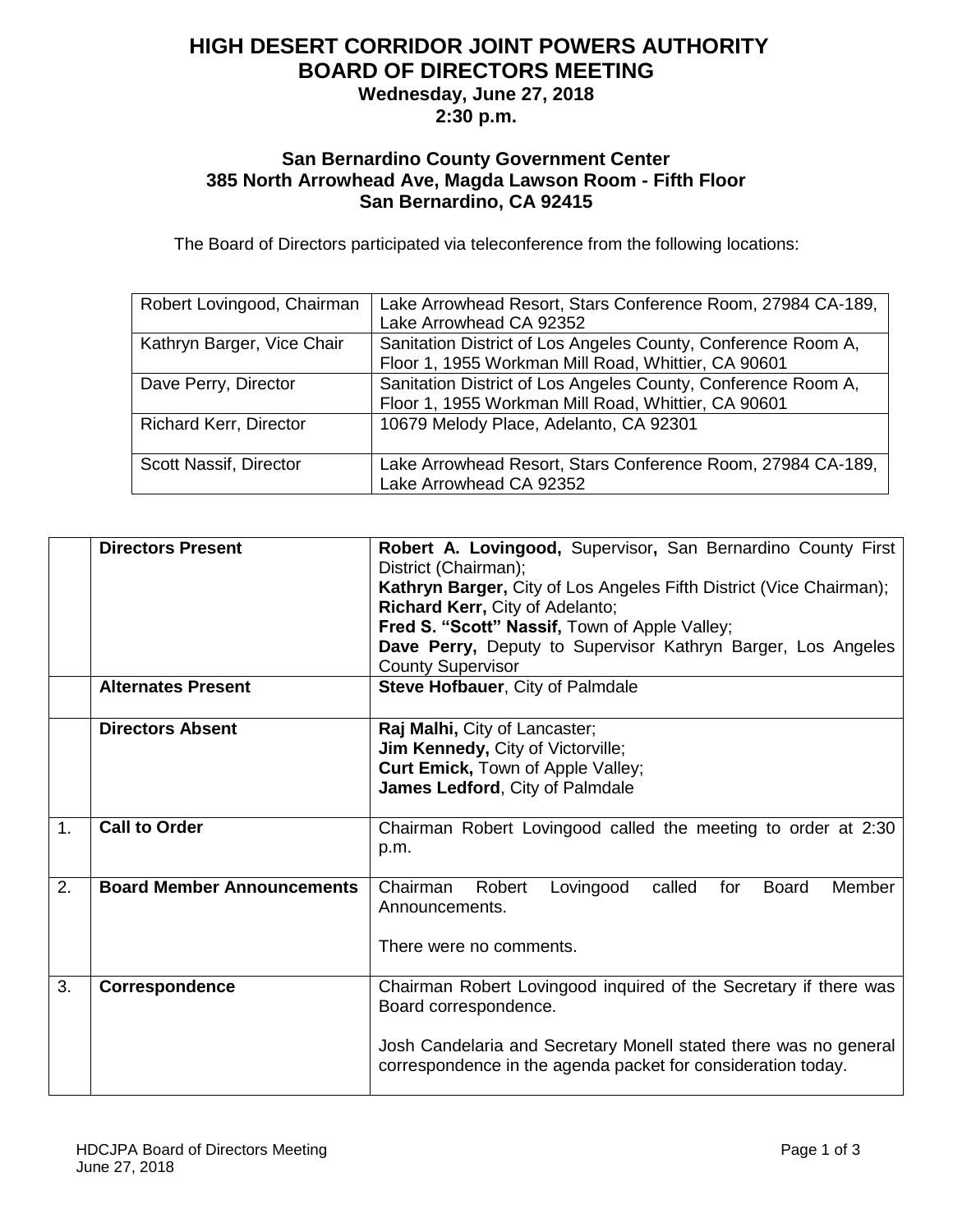| On motion of Director Barger, seconded by Director Nassif, the<br>Board approved the January 11, 2018 minutes by unanimous vote                                                                                                                                                                                                                                                                                                                                                                                                                                                                                                                                                                                                                                                                                                                                                                                                                                                                                                                                                                                                                                                                                                                                                                                                                                                                                                                                                                                                                                                                                                                                                                                                                                                                                                                                                                                                                           |
|-----------------------------------------------------------------------------------------------------------------------------------------------------------------------------------------------------------------------------------------------------------------------------------------------------------------------------------------------------------------------------------------------------------------------------------------------------------------------------------------------------------------------------------------------------------------------------------------------------------------------------------------------------------------------------------------------------------------------------------------------------------------------------------------------------------------------------------------------------------------------------------------------------------------------------------------------------------------------------------------------------------------------------------------------------------------------------------------------------------------------------------------------------------------------------------------------------------------------------------------------------------------------------------------------------------------------------------------------------------------------------------------------------------------------------------------------------------------------------------------------------------------------------------------------------------------------------------------------------------------------------------------------------------------------------------------------------------------------------------------------------------------------------------------------------------------------------------------------------------------------------------------------------------------------------------------------------------|
| of all members present.                                                                                                                                                                                                                                                                                                                                                                                                                                                                                                                                                                                                                                                                                                                                                                                                                                                                                                                                                                                                                                                                                                                                                                                                                                                                                                                                                                                                                                                                                                                                                                                                                                                                                                                                                                                                                                                                                                                                   |
|                                                                                                                                                                                                                                                                                                                                                                                                                                                                                                                                                                                                                                                                                                                                                                                                                                                                                                                                                                                                                                                                                                                                                                                                                                                                                                                                                                                                                                                                                                                                                                                                                                                                                                                                                                                                                                                                                                                                                           |
| Josh Candelaria, Interim Staff to the JPA presented the High Desert<br>Corridor JPA Fiscal Year 2018-19 Recommended Budget.<br>On motion by Director Barger and seconded by Director Nassif, the<br>High Desert Corridor JPA Fiscal Year 2018-19 Recommended<br>Budget is approved by unanimous vote of all members present.                                                                                                                                                                                                                                                                                                                                                                                                                                                                                                                                                                                                                                                                                                                                                                                                                                                                                                                                                                                                                                                                                                                                                                                                                                                                                                                                                                                                                                                                                                                                                                                                                              |
| Josh Candelaria, Interim Staff to the JPA, lead discussion regarding<br>the possibility of holding a workshop to look at the project in a<br>broader context. There have been a number of conversations with<br>San Bernardino County Transit Authority (SBCTA), LA Metro and<br>other vested stakeholders. Josh stated that it would benefit the JPA<br>to hear from the consultants, partners and other stakeholders on<br>how to move the project forward and present alternatives. Josh<br>added that the infrastructure package in Washington D.C. is not<br>what was anticipated and that the federal funds are not<br>materializing as once hoped and the available large transportation<br>grants are very limited in California. There are a number of<br>opportunities to present to the JPA in anticipation of the JPA giving<br>direction for moving forward.<br>Director Barger stated that she would like to see a work plan or road<br>map that indicates what the money is intended for, such as<br>professional services. She indicated that they need to ensure that<br>the money is spent on tangibles that are moving the project to<br>where it needs to be. She would also like to know what the JPA's<br>expectation is relating to what it is investing in.<br>Josh stated that when the JPA presented the amendment last year<br>a work plan was included, and that an update can be presented at<br>the workshop.<br>Josh further stated that the position of the Staff Coordinator has<br>been vacant for some time and that the consultants have taken on<br>some of the responsibilities. An update on the recruitment for this<br>position will be presented at the workshop.<br>Additionally, Josh stated that it would be important to present the<br>historical context of the JPA, such as why was it formed, what the<br>intent for the direction was, and is it accomplishing the purpose for<br>which it was set up. |
|                                                                                                                                                                                                                                                                                                                                                                                                                                                                                                                                                                                                                                                                                                                                                                                                                                                                                                                                                                                                                                                                                                                                                                                                                                                                                                                                                                                                                                                                                                                                                                                                                                                                                                                                                                                                                                                                                                                                                           |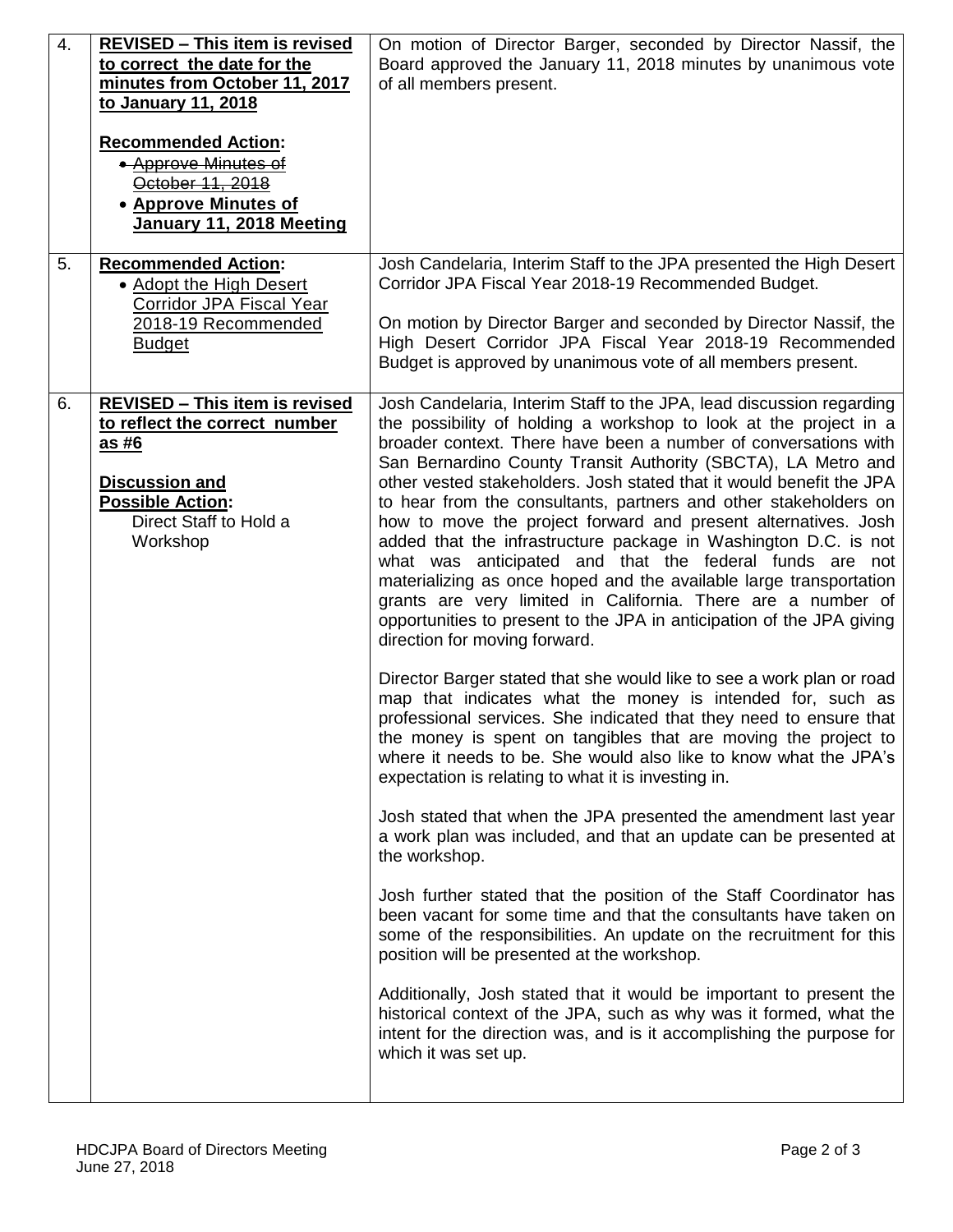|                 |                       | On motion by Director Barger and seconded by Director Nassif, the<br>JPA directed staff to hold a workshop in the fall of 2018 regarding<br>the future of the project by unanimous vote of all members present. |
|-----------------|-----------------------|-----------------------------------------------------------------------------------------------------------------------------------------------------------------------------------------------------------------|
| 11 <sup>1</sup> | <b>Public Comment</b> | There were no public speakers.                                                                                                                                                                                  |
|                 |                       |                                                                                                                                                                                                                 |
|                 | <b>Adjourn</b>        | There being no further business, the meeting adjourned at 2:41 p.m.                                                                                                                                             |
|                 |                       |                                                                                                                                                                                                                 |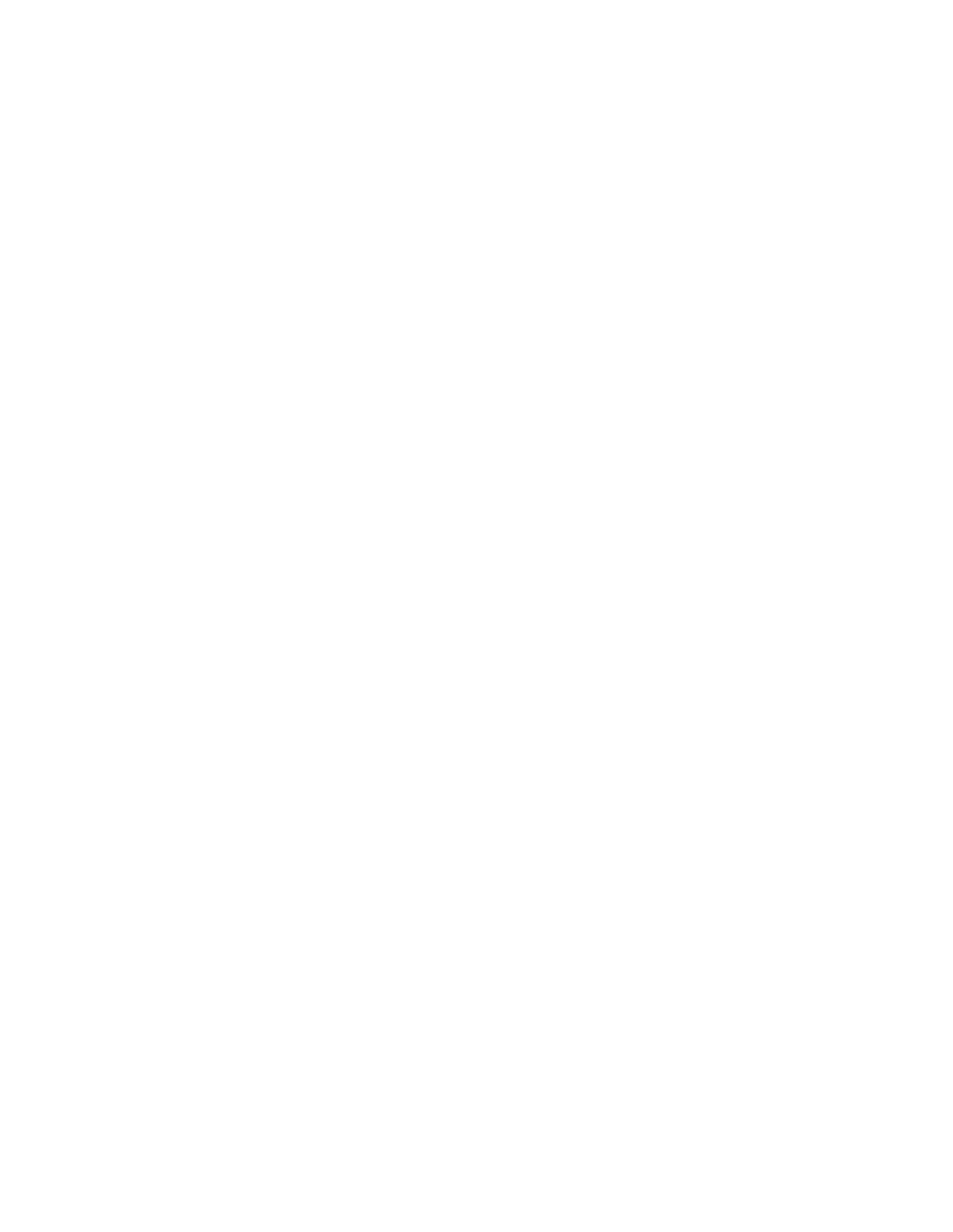### **HIGH DESERT CORRIDOR JOINT POWERS AUTHORITY BOARD OF DIRECTORS MEETING Friday, November 30, 2018**

**3:30 p.m.**

#### **San Bernardino County Government Center 385 North Arrowhead Ave, Magda Lawson Room - Fifth Floor San Bernardino, CA 92415**

Dial the Toll Free Access Number: 1-877-820-7831 Enter the 6-digit Participants Pass Code followed by the # sign: 768402#

The Board of Directors participated via teleconference from the following locations:

| Robert Lovingood, Chairman | 12474 Cottonwood Avenue, Suite A, Victorville, CA 92395 |
|----------------------------|---------------------------------------------------------|
| Kathryn Barger, Vice Chair | 215 North Marengo Avenue, Suite 120, Pasadena, CA 91101 |
| Dave Perry, Director       | 215 North Marengo Avenue, Suite 120, Pasadena, CA 91101 |
| Jim Kennedy, Director      | 12474 Cottonwood Avenue, Suite A, Victorville, CA 92395 |
| Scott Nassif, Director     | 15145 Seventh Street, Victorville, CA 92395             |

|    | <b>Directors Present</b>          | Robert A. Lovingood, Supervisor, San Bernardino County First<br>District (Chairman)                                                |
|----|-----------------------------------|------------------------------------------------------------------------------------------------------------------------------------|
|    |                                   | Kathryn Barger, Supervisor, County of Los Angeles Fifth District<br>(Vice Chair)                                                   |
|    |                                   | Dave Perry, Deputy to Supervisor Kathryn Barger, Los Angeles                                                                       |
|    |                                   | <b>County Supervisor</b>                                                                                                           |
|    |                                   | Jim Kennedy, Council Member, City of Victorville (Director)                                                                        |
|    |                                   | Fred S. "Scott" Nassif, Mayor, Town of Apple Valley (Director)                                                                     |
|    | <b>Alternates Present</b>         | <b>Steve Hofbauer, Council Member, City of Palmdale (Director)</b>                                                                 |
|    | <b>Directors Absent</b>           | Raj Malhi, City of Lancaster                                                                                                       |
|    |                                   | Jim Kennedy, City of Victorville                                                                                                   |
|    |                                   | <b>Curt Emick, Town of Apple Valley (Alternate)</b>                                                                                |
|    |                                   | James Ledford, City of Palmdale                                                                                                    |
| 1. | <b>Call to Order</b>              | Chairman Robert Lovingood called the meeting to order at 3:31 p.m.                                                                 |
|    |                                   | JPA Secretary Laura H. Welch conducted the roll call and confirmed                                                                 |
|    |                                   | there was a quorum.                                                                                                                |
| 2. | <b>Board Member Announcements</b> | Chairman<br>called<br><b>Board</b><br>Member<br>Robert<br>Lovingood<br>for                                                         |
|    |                                   | Announcements.                                                                                                                     |
|    |                                   | There were no announcements.                                                                                                       |
|    |                                   |                                                                                                                                    |
| 3. | Correspondence                    | Chairman Robert Lovingood inquired of the Secretary if there was                                                                   |
|    |                                   | Board correspondence.                                                                                                              |
|    |                                   |                                                                                                                                    |
|    |                                   | Josh Candelaria indicated that correspondence was sent to Gruber<br>and Associates indicating that there were no findings from the |
|    |                                   | annual financial audit for the year ending June 30, 2018.                                                                          |
|    |                                   |                                                                                                                                    |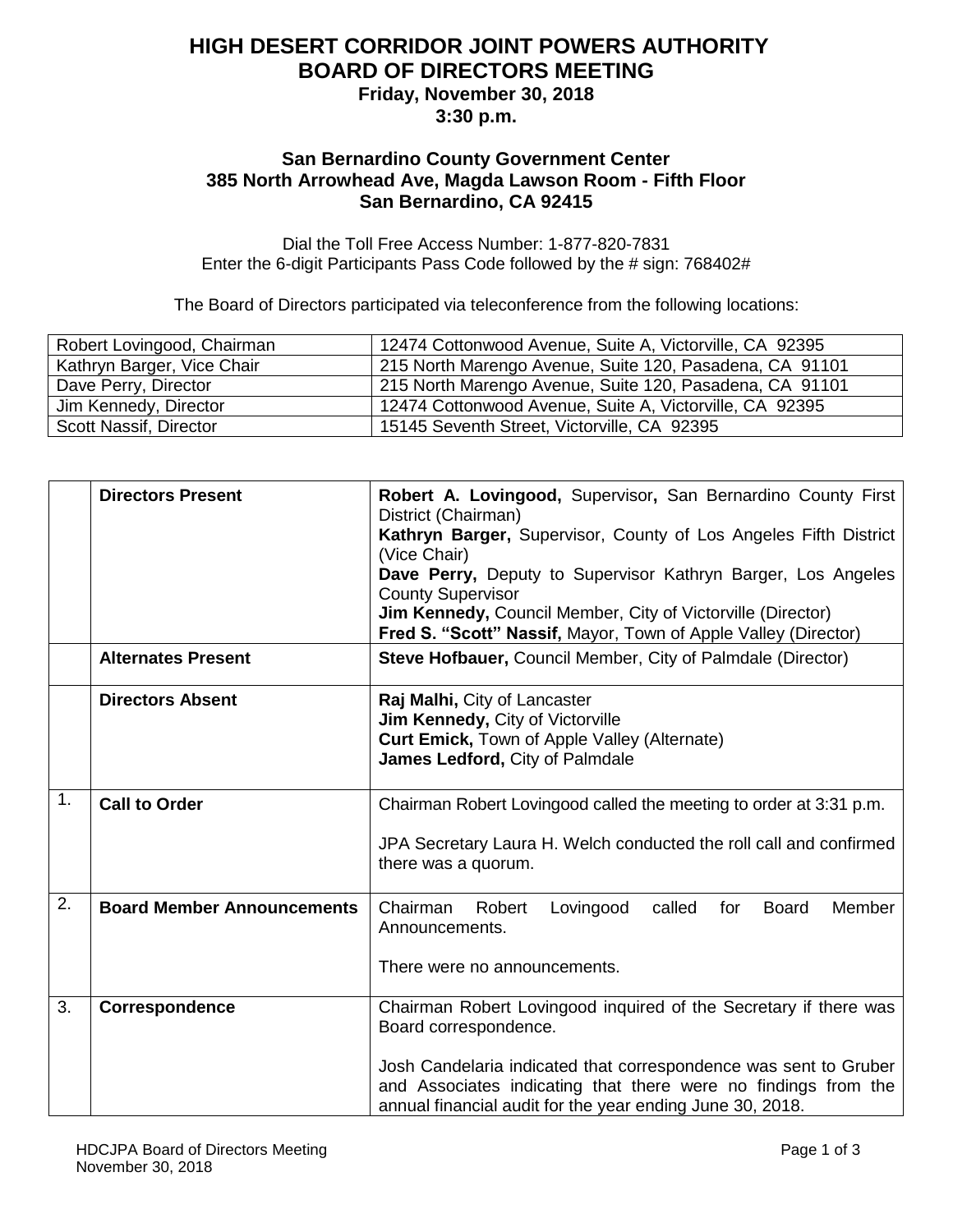| 4.                                                                                                                                                                                        | <b>Recommended Action:</b>                                                                                                                                                                                                                                                                                                    |                                                                                                                                                                                                                                                                                                                                                                                                                                                                                                                                                                                                                                                                                                                                                                                                                                                   |
|-------------------------------------------------------------------------------------------------------------------------------------------------------------------------------------------|-------------------------------------------------------------------------------------------------------------------------------------------------------------------------------------------------------------------------------------------------------------------------------------------------------------------------------|---------------------------------------------------------------------------------------------------------------------------------------------------------------------------------------------------------------------------------------------------------------------------------------------------------------------------------------------------------------------------------------------------------------------------------------------------------------------------------------------------------------------------------------------------------------------------------------------------------------------------------------------------------------------------------------------------------------------------------------------------------------------------------------------------------------------------------------------------|
|                                                                                                                                                                                           | • Approve Staff<br>recommendation for the<br><b>High Desert Corridor JPA</b><br>to sponsor Brightline's<br>request for the California                                                                                                                                                                                         | Josh Candelaria, Interim Staff to the JPA, stated that the item<br>before the Board is a policy direction that we are seeking to sponsor<br>Brightline's request to issue private activity bonds to help finance a<br>portion of the project.                                                                                                                                                                                                                                                                                                                                                                                                                                                                                                                                                                                                     |
|                                                                                                                                                                                           | Infrastructure and<br><b>Economic Development</b><br><b>Bank to issue Private</b>                                                                                                                                                                                                                                             | (The recent acquisition was announced on September 10 for<br>Brightline to take over the XpressWest's Victorville to Vegas<br>project.)                                                                                                                                                                                                                                                                                                                                                                                                                                                                                                                                                                                                                                                                                                           |
| Activity Bonds for a portion<br>of the XpressWest project<br>and authorize the Board<br>Chair to sign any<br>necessary documents as<br>required by the State<br>Infrastructure Bank after | Private activity bonds are tax-exempt bonds that would serve either<br>a public project or a private project that has public benefits. There is<br>a provision under the government code that allows a city/ county<br>joint powers authority to sponsor a private entity's request, as long<br>as it meets certain criteria. |                                                                                                                                                                                                                                                                                                                                                                                                                                                                                                                                                                                                                                                                                                                                                                                                                                                   |
|                                                                                                                                                                                           | review by County Counsel<br>and direct that such<br>documents be filed with the<br><b>Secretary of the Board</b>                                                                                                                                                                                                              | Mr. Candelaria stated that he confirmed and had a number of<br>conversations with the infrastructure bank to find out what the risk<br>associated with that meant. He said he based his recommendation<br>for the Board's consideration on the following: 1) There is<br>precedence that the JPA has been a long-standing partner and<br>supporter of the XpressWest project; 2) There is a public benefit<br>when looking at it from a stance of reducing congestion or diverting<br>the existing traffic that is going along to the Vegas route. Also, there<br>is an economic multiplier within the high desert cities; 3)<br>Interconnectivity. This project is seen as a regional partner of an<br>interconnected rail system; and 4) There is a public benefit and<br>significant opportunity to move forward with this particular project. |
|                                                                                                                                                                                           |                                                                                                                                                                                                                                                                                                                               | Josh said that he confirmed with California Infrastructure Bank the<br>responsibility of the sponsor. He confirmed through County Counsel<br>and multiple calls to other counsel, as well as the infrastructure<br>bank, that there is no financial risk associated. The JPA would not<br>be responsible for any debt service; that would be between the<br>private company and the California Infrastructure Bank. There is<br>risk associated if the debt service is not paid. Obviously, there<br>would be a public perception issue. Mr. Candelaria continued that<br>Brightline has a proven track record in Florida and there is a<br>substantial economic benefit to their rail lines.                                                                                                                                                     |
|                                                                                                                                                                                           |                                                                                                                                                                                                                                                                                                                               | Vice Chair Kathryn Barger stated that she also went through their<br>counsel and Metro to make sure there was no negative financial<br>impact on any of the funds that they've set aside or for any credit<br>rating, and was told it absolutely has no impact on that.                                                                                                                                                                                                                                                                                                                                                                                                                                                                                                                                                                           |
|                                                                                                                                                                                           |                                                                                                                                                                                                                                                                                                                               | Mr. Candelaria stated that the item before the Board specifically to<br>seek a policy direction so that we can be listed as a local sponsor,<br>in addition to testify and support, as well as any other requirements<br>associated with it.                                                                                                                                                                                                                                                                                                                                                                                                                                                                                                                                                                                                      |
|                                                                                                                                                                                           |                                                                                                                                                                                                                                                                                                                               | Director Steven Hofbauer of Palmdale commented that there is no<br>mention of the LA County stretch coming into Palmdale in this<br>project, and wondered if someone could provide an explanation for<br>that. Mr. Candelaria stated that this is specifically just for the<br>Victorville to Vegas portion of the project, and would help the                                                                                                                                                                                                                                                                                                                                                                                                                                                                                                    |